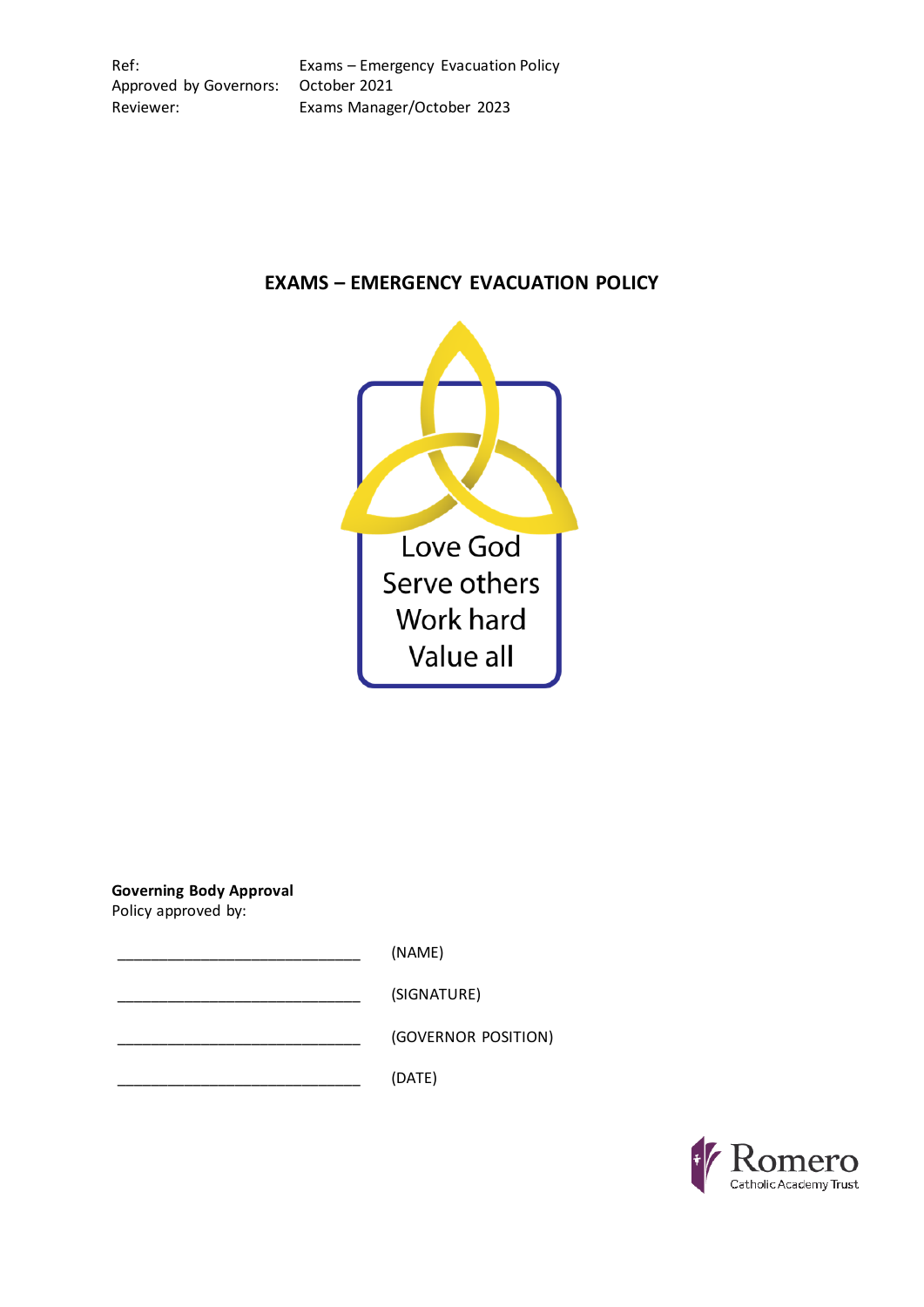### **Purpose of the policy**

This policy details how Blessed Trinity RC College deals with an emergency evacuation of the exam room(s) by defining staff roles and responsibilities and confirming the emergency evacuation procedure.

### **When is an emergency evacuation required?**

An emergency evacuation is required where it is unsafe for candidates to remain in the exam room. This might include a fire in the exam room, the fire alarm sounding to warn of fire, bomb alert or other serious threat.

In exceptional situations, where candidates might be severely disadvantaged or distressed by remaining in the exam room, the emergency evacuation procedure may also need to be followed. This might include situations where there is severe disruption in the exam room, serious illness of a candidate or invigilator or similarly serious incidents.

As each incident may be different, advice will be sought from the relevant awarding body as soon as it is safe to do so, particularly where the centre is concerned about the security of the examination(s). (ICE 25.4)

Where candidates are unable to return to the building to complete the examination, the relevant awarding body will be contacted immediately for advice. The awarding bodies have procedures in place to ensure that candidates are not disadvantaged where they are unable to complete the examination due to circumstances beyond their control. (ICE 24.5)

### **Emergency evacuation of an exam room**

### **Roles and responsibilities**

### **Head of centre**

- Ensures the emergency evacuation policy for exams is fit for purpose and complies with relevant health and safety regulation.
- Ensures any instructions from relevant local or national agencies are referenced and followed where applicable, including information from the National Counter Terrorism Security Office on the Procedures for handling bomb threats [https://www.gov.uk/government/publications/bomb-threats](https://www.gov.uk/government/publications/bomb-threats-guidance/procedures-for-handling-bomb-threats)[guidance/procedures-for-handling-bomb-threats.](https://www.gov.uk/government/publications/bomb-threats-guidance/procedures-for-handling-bomb-threats)
- Where safe to do so, ensures candidates are given the opportunity to sit exams for their published duration.

### **Senior leader**

• Where responsible for the centre-wide emergency evacuation procedure, ensures all staff and appointed fire marshals are aware of the policy and procedures to be followed when an emergency evacuation of an exam room is required.

### **Additional learning support (ALS) lead/Special educational needs coordinator (SENCo)**

- Ensures appropriate arrangements are in place for the emergency evacuation of a disabled candidate from an exam room where different procedures or assistance may need to be provided for the candidate.
- Ensures the candidate is informed prior to taking their exams of what will happen in the event of an emergency evacuation.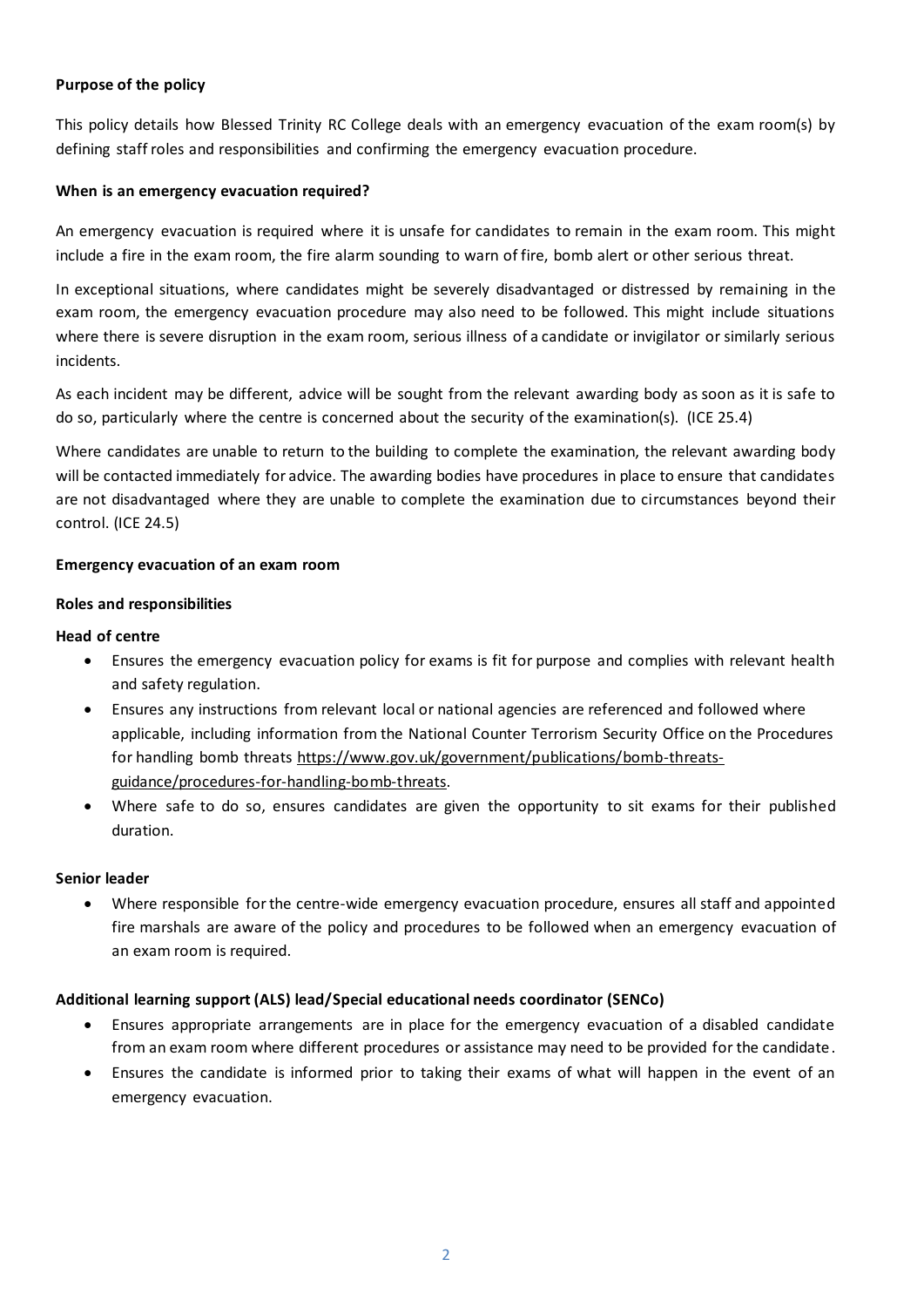### **Exams officer**

- Ensures invigilators are trained in emergency evacuation procedures and how an incident and actions taken must be recorded.
- Ensures candidates are briefed, prior to exams taking place, on what will happen in the event of an emergency in the exam room.
- Provides invigilators with a copy of the emergency evacuation procedure for every exam room.
- Provides a standard invigilator announcement for each exam room which includes appropriate instructions for candidates about emergency procedures and what will happen if the fire alarm sounds.
- Provides an exam room incident log in each exam room.
- Liaises with the ALS lead/SENCo and other relevant staff prior to each exam where different procedures or assistance may need to be provided for a disabled candidate.
- Briefs invigilators prior to each exam where different procedures or assistance may need to be provided for a disabled candidate.
- Ensures appropriate follow-up is undertaken after an emergency evacuation reporting the incident to the awarding body and the actions taken through the *special consideration* process where applicable (in cases where a group of candidates have been disadvantaged by a particular event).

### **Invigilators**

- By attending training and/or update sessions, ensure they understand what to do in the event of an emergency in the exam room.
- Follow the actions required in the emergency evacuation procedure issued to them for every exam room
- Confirm with the exams officer, where different procedures or assistance may need to be provided for a disabled candidate they are invigilating.
- Record details on the exam room incident log to support follow-up reporting to the awarding body by the exams officer(see below).

### **Other relevant centre staff**

• Support the senior leader, ALS lead/SENCo, exams officer and invigilators in ensuring the safe emergency evacuation of exam rooms.

### **Recording details**

As soon as practically possible and safe to do so, details should be recorded. Details must include:

- the actual time of the start of the interruption;
- the actions taken;
- the actual time the exam(s) resumed;
- the actual finishing time(s) of the resumed exam(s).

Further details could include:

- report on candidate behaviour throughout the interruption/evacuation;
- a judgement on the impact on candidates after the interruption/evacuation.

### **Emergency evacuation procedure**

• Invigilators are trained in this procedure and understand the actions they must take in the event of a fire alarm or other emergency that leads to an evacuation of the exam room.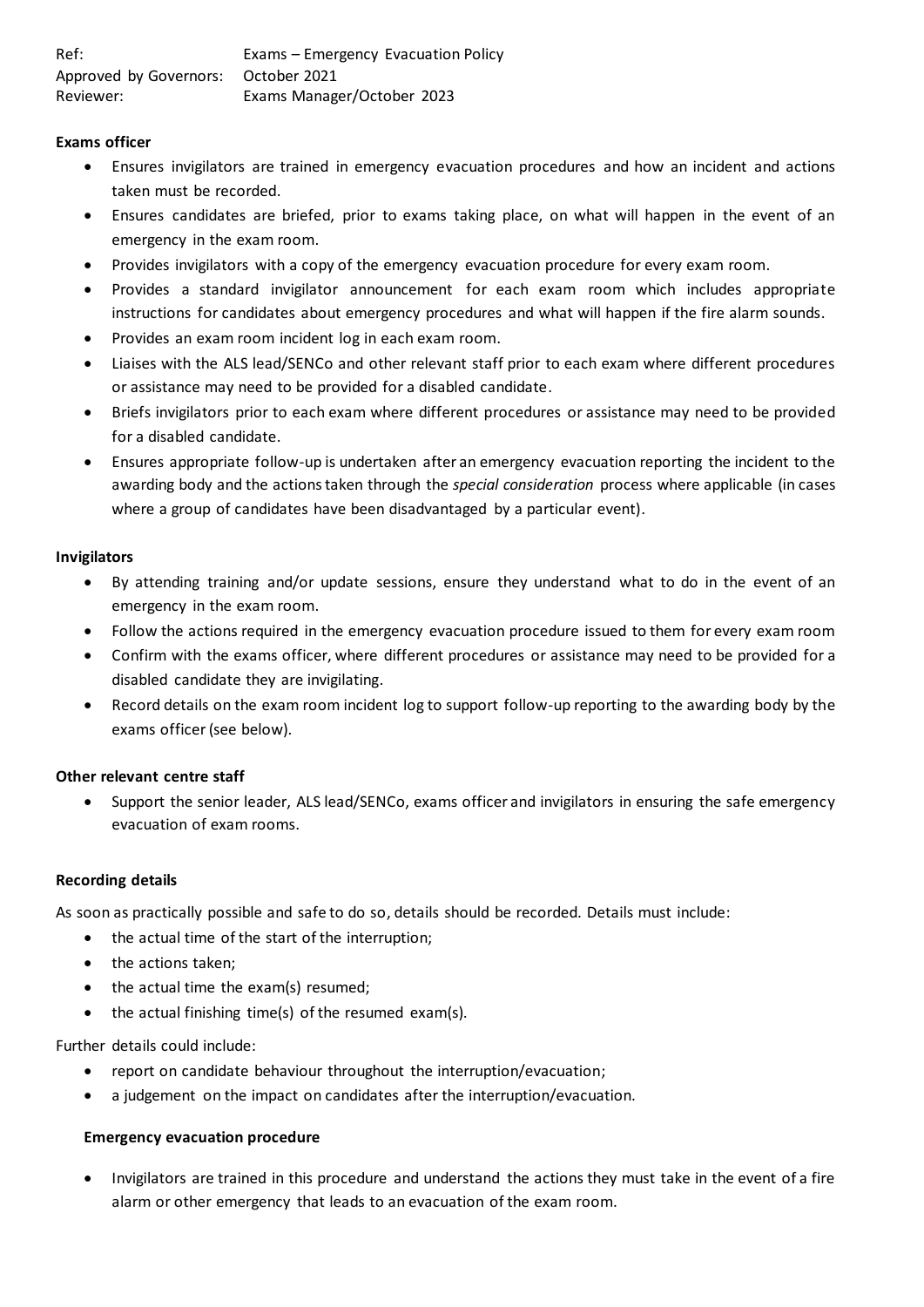## Ref: Exams – Emergency Evacuation Policy Emergency evacuation procedure

Actions to be taken (as detailed in current JCQ [Instructions for conducting examinations](http://www.jcq.org.uk/exams-office/ice---instructions-for-conducting-examinations) section 25, **Emergencies**)

Stop the candidates from writing

Approved by Governors: October 2021

Collect the attendance register (in order to ensure all candidates are present)

Advise the candidate to close their answer booklets

Candidates instructed to leave all question papers and scripts in the examination room

Candidates must leave the room in silence

Ensure the candidates are supervised as closely as possible while they are out of the examination room to make sure there is no discussion about the examination

Make a note of the time of the interruption and how long it lasted

Once **ALL** candidates are seated advise the candidates to open their booklets and continue

Allow the candidates the remainder of the working time set for the examination once it resumes

If there are only a few candidates, consider the possibility of taking the candidates (with question papers and scripts) to another place to finish the examination

Make a full report of the incident and of the action taken, and send to the relevant body

Room-specific evacuation - **Main Hall SOS**

Using the centre division space as a guide, row A 1-5 evacuate through the right-hand door & row A 6-11 evacuate through the left-hand door. Repeat for row B through to row T, one row at a time.

Upon exiting the building, turn left and up the steps, following the path to the large double gates to the allweather pitch.

Proceed to the far side of the pitch and then the far left and line up, spaced out, in row order with row A the farthest left, and row B 2 fence panels to their right, and repeat for the remaining rows, ensuring each row is spaced out from the next by one clear fence panel.

Once the order to return to the examination is given, candidates return one row at a time by reverse order, with row T returning first and row A last.

Room-specific evacuation - **IT Classroom SOS**

Evacuate one row at a time out of the classroom and left down the stairs, then turn right to exit the building through the main door.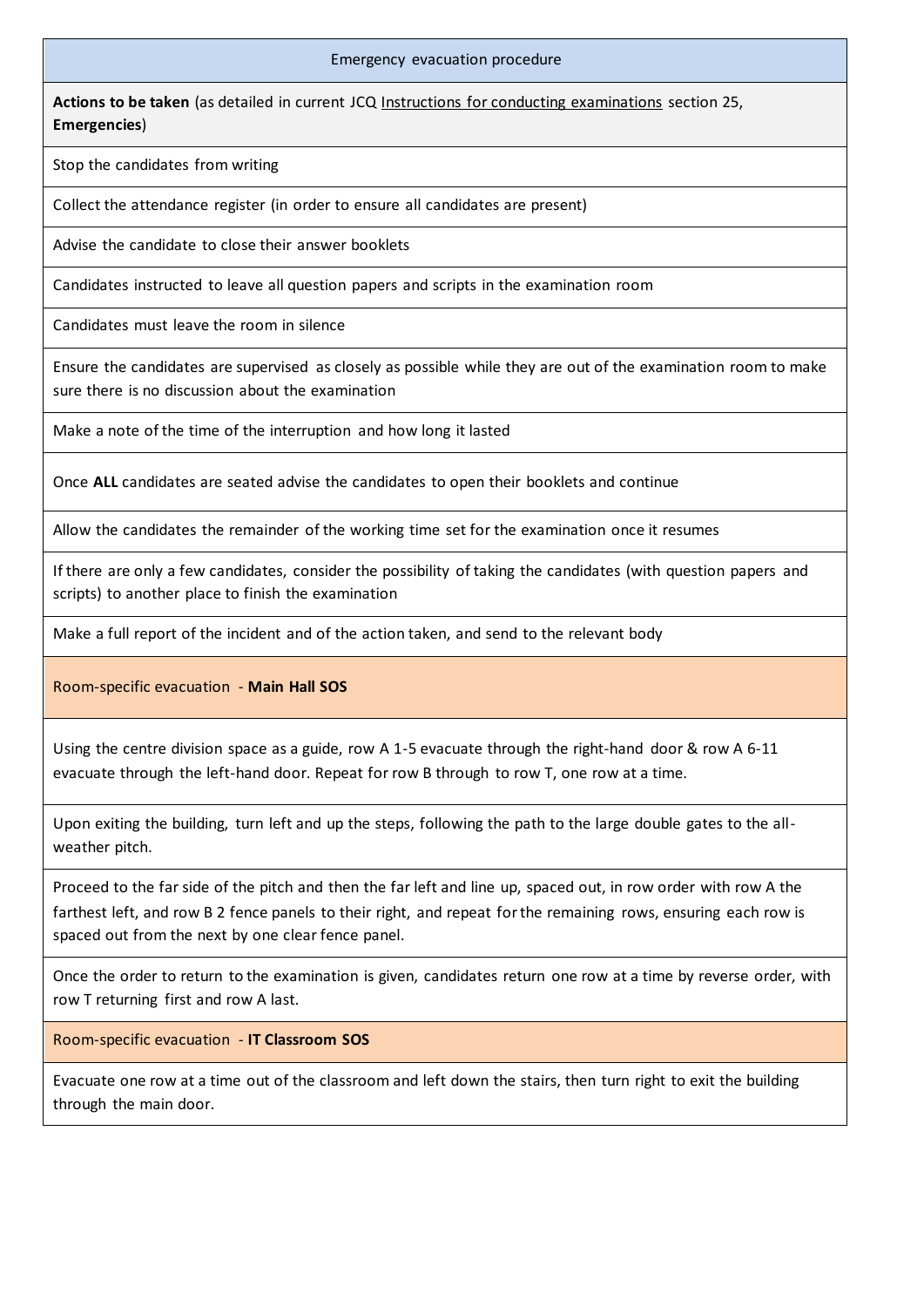Upon exiting the building, turn right and up the steps, following the path to the large double gates to the allweather pitch.

Turn immediately left and proceed to the far end of the pitch, line up spaced out in one row leaving one clear fence panel between candidates from any other rooms.

Once the order to return to the examination is given, candidates return in reverse order.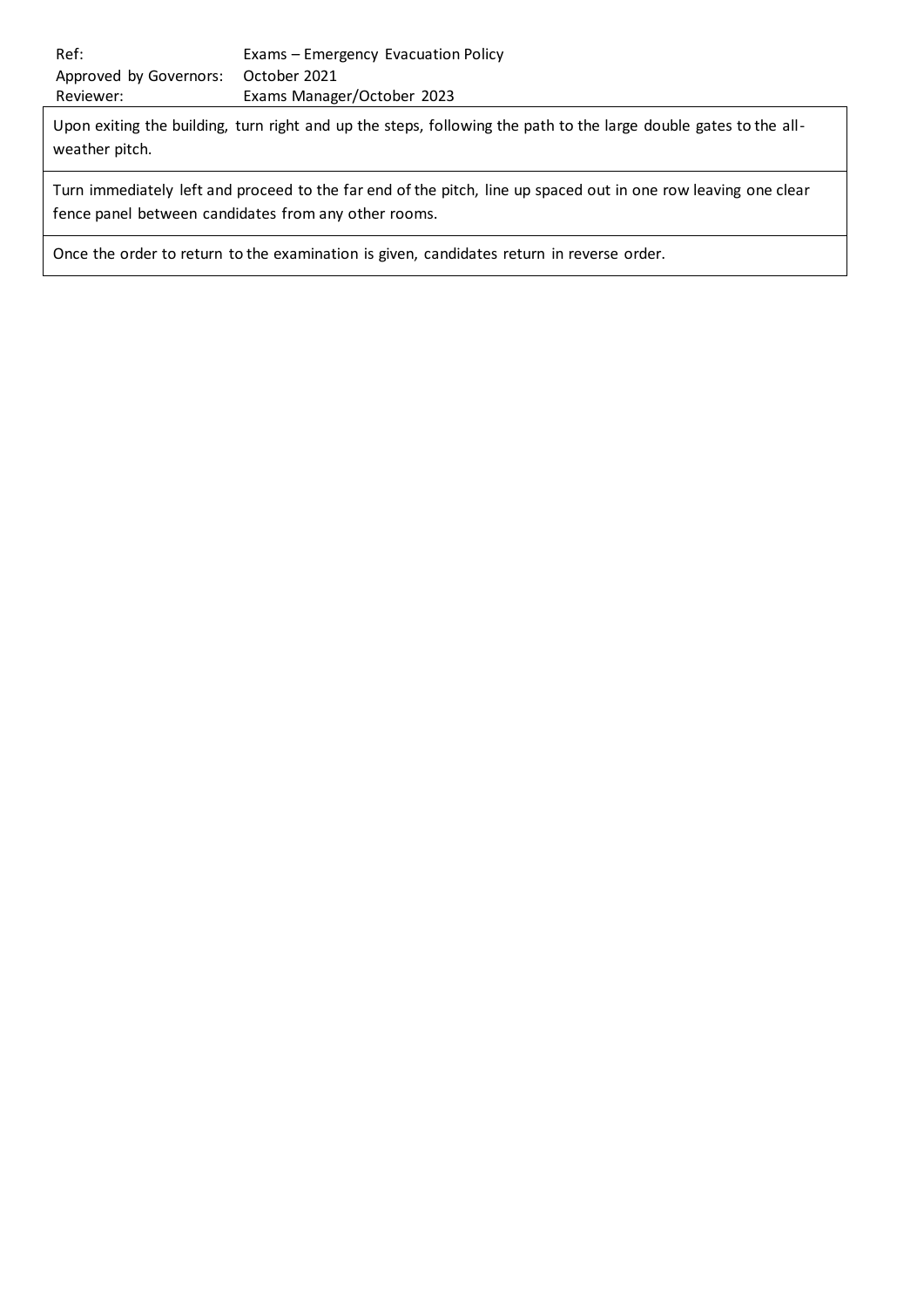Ref: Exams – Emergency Evacuation Policy Room-specific evacuation - **Classroom SOS** 

Reviewer: Exams Manager/October 2023

Evacuate one row at a time out of the classroom and left down the stairs, then turn right to exit the building through the main door.

Upon exiting the building, turn right and up the steps, following the path to the large double gates to the allweather pitch.

Turn immediately left and proceed to the far end of the pitch, line up spaced out in one row leaving one clear fence panel between candidates from any other rooms.

Once the order to return to the examination is given, candidates return in reverse order.

Room-specific evacuation - **Dance Studio SOS**

Using the centre division as a guide, row A evacuate through the right-hand door & row I evacuate through the left-hand door. Repeat for row B through to row H, one row at a time.

Those exiting by the right-hand door turn right and proceed towards the end of the corridor, turning left at the emergency exit sign to proceed over the link bridge.

Exit the building through the evacuation doors at the end of the bridge. Follow the path towards the double gates to the all-weather pitch.

Those exiting by the left-hand door turn left and proceed down the stairs, then turn right to exit the building through the main door.

Upon exiting the building, turn right and up the steps, following the path to the large double gates to the allweather pitch.

Turn immediately left and proceed to the far end of the pitch, line up spaced out in one row leaving one clear fence panel between candidates from any other rooms.

Once the order to return to the examination is given, candidates return in reverse order.

Room-specific evacuation - **Offices in Reception SOS**

Evacuate the office and turn left immediately before the stairs to exit the building the building through the main door.

Upon exiting the building, turn right and up the steps, following the path to the large double gates to the allweather pitch.

Turn immediately left and proceed to the far end of the pitch, line up spaced out in one row leaving one clear fence panel between candidates from any other rooms.

Once the order to return to the examination is given, return to the offices by the same route.

Room-specific evacuation - **Medical Room SOS**